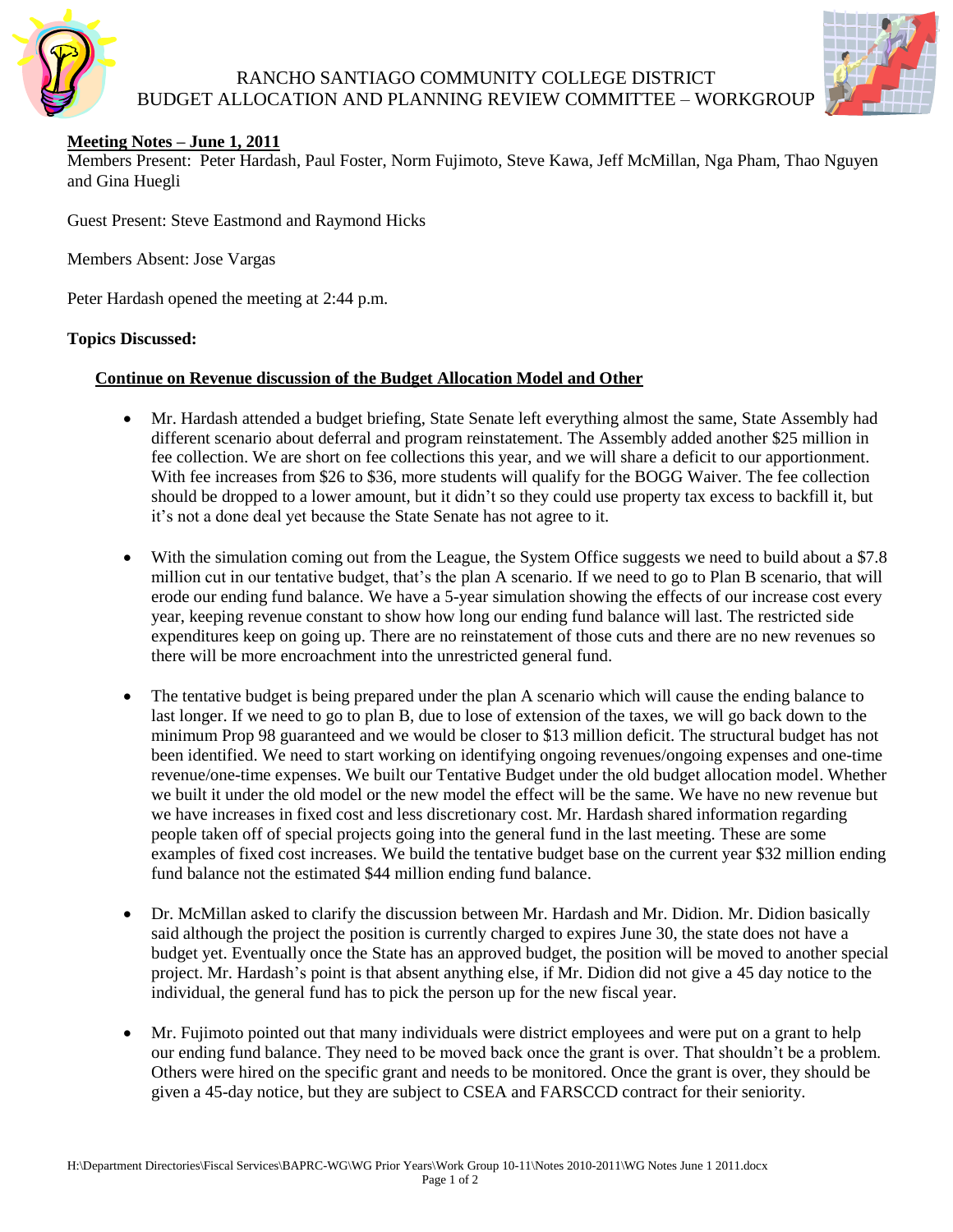### RANCHO SANTIAGO COMMUNITY COLLEGE DISTRICT BUDGET ALLOCATION AND PLANNING REVIEW COMMITTEE – WORKGROUP

- Mr. Foster would like to be able to track all the special projects and where the movement is, but doesn't have adequate staff to do it.
- When applying for grants, the college needs to be aware of the match requirement (whether it is a hard match or in-kind) and be aware of the multi-year contract. For example the Title V grant, the college will have to pick up 100% of the cost 5 years down the road. If we continue to use our current allocation model, the college should be aware that they are paying for a certain percentage of the cost to run the program at the other college therefore reducing their discretionary cost.
- The Board Members requested to add a line item of \$500,000 to contribute to the retiree fund on the budget assumption.
- Dr. McMillan and Mr. Hicks will be assisting in writing the SB361 model documentation and will incorporate Mr. Didion's questions in the Q & A section of the documentation.
- Instructional Equipment and Scheduled Maintenance the match will be controlled district-wide as a charge back. The fair way would be split a 70/30, but we have the flexibility to use more by college for one-year depending on the needs of the college for the year.
- $\bullet$  Indirect Cost goes to general fund to help defray the district and district-wide cost. The college/program/project is not allowed to use the indirect cost. Mr. Hardash will survey other districts with multi-college set up as to how they handle Indirect Cost.
- With the Workload Reduction, when restoration happens, it will take more to restore back then what they'd reduced. It will probably take 4-5 years of growth and restoration to backfill the 10% workload reduction. We need to posture ourselves in the following year for about 1-2% unfunded over-cap. This year has the highest high school graduation rate.
- The governor wants to buy back all deferrals before he gives out any COLA or Growth.
- Lottery unrestricted is used to offset utilities cost. The restricted lottery portion is split by FTES.
- Part-time Faculty Compensation Funding has shrunk and is subject to collective bargaining. We have to collectively bargain to build it into our salary schedule. It should be treated as district-wide.
- State Mandated Cost we probably will see some money properly funded such as fingerprinting, collective bargaining, waste management, open meeting act and health fee.
- Local monies generated by cost center will get the direct benefits.
- Health Services Fees and Enrollment Fee are district-wide.
- Parking Fees are restricted general fund.
- Student ID and ASB Fees needs to be better tracked. Right now SAC gets a lot more of the ASB Fees than SCC.

The meeting was adjourned at 4:10 p.m.

### **Upcoming BAPRC Meeting:**

H:\Department Directories\Fiscal Services\BAPRC-WG\WG Prior Years\Work Group 10-11\Notes 2010-2011\WG Notes June 1 2011.docx Page 2 of 2 June 8, 2011, 1:30 – 3:00 p.m. Executive Conference Room, DO #114